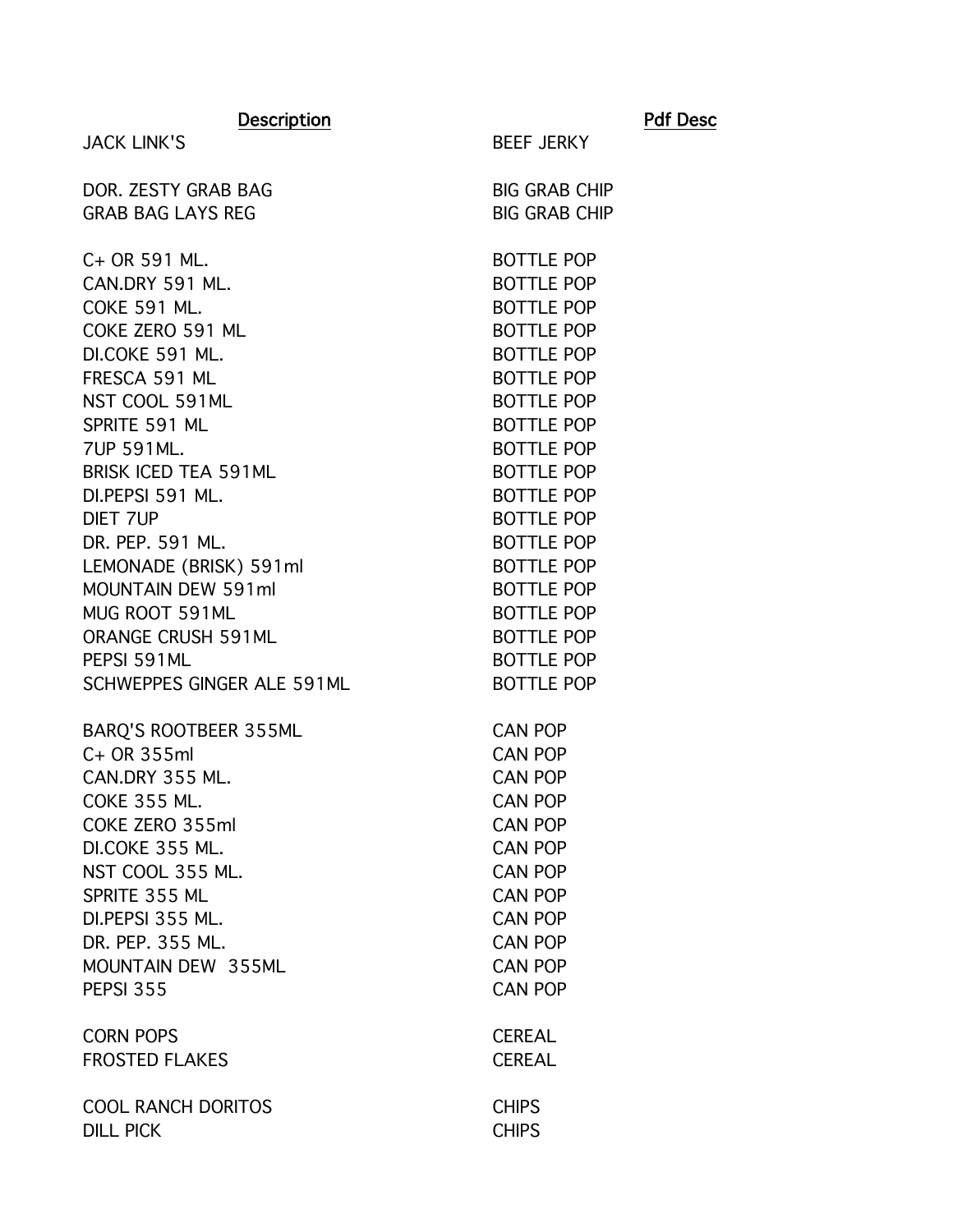| DOR ZESTY CHEESE                | <b>CHIPS</b>     |
|---------------------------------|------------------|
| HICKORY STICKS (LSS)            | <b>CHIPS</b>     |
| LAYS REGULAR (LSS)              | <b>CHIPS</b>     |
| MS. V. SEA SALT& MALT VIN (LSS) | <b>CHIPS</b>     |
| RUFF BACON (LSS)                | <b>CHIPS</b>     |
| SUN CHIPS FRENCH ONION (LSS)    | <b>CHIPS</b>     |
| SUN CHIPS HARVEST CHEDDAR (LSS) | <b>CHIPS</b>     |
| <b>CHEESE PLEESERS</b>          | <b>CHIPS</b>     |
| CORN CHIPS (OD BBQ)             | <b>CHIPS</b>     |
| <b>HAWKINS CHEEZIES</b>         | <b>CHIPS</b>     |
| <b>OD ALL DRESSED</b>           | <b>CHIPS</b>     |
| OD BBQ (LSS)                    | <b>CHIPS</b>     |
| OD JALAPENO&CHEDDAR (LSS)       | <b>CHIPS</b>     |
| <b>OD KETCHUP (LSS)</b>         | <b>CHIPS</b>     |
| OD RIPL SR CR & GR. ONION       | <b>CHIPS</b>     |
| OD S & VIN (LSS)                | <b>CHIPS</b>     |
| <b>CHEETOS CHEDDAR JALAPENO</b> | <b>CHIPS</b>     |
| <b>DAIRY MILK</b>               | <b>CHOC BARS</b> |
| <b>COOKIES 'N CRM</b>           | <b>CHOC BARS</b> |
| <b>AERO PEPPERMINT</b>          | <b>CHOC BARS</b> |
| <b>KIT KAT CHUNKY</b>           | <b>CHOC BARS</b> |
| <b>BOUNTY</b>                   | <b>CHOC BARS</b> |
| <b>HERSHEY ALMOND</b>           | <b>CHOC BARS</b> |
| <b>MR BIG</b>                   | <b>CHOC BARS</b> |
| <b>COFFEE CRISP</b>             | <b>CHOC BARS</b> |
| <b>SMARTIES</b>                 | <b>CHOC BARS</b> |
| <b>WUNDERBAR</b>                | <b>CHOC BARS</b> |
| <b>AERO</b>                     | <b>CHOC BARS</b> |
| M & M PEANUT                    | <b>CHOC BARS</b> |
| <b>MARS BAR</b>                 | <b>CHOC BARS</b> |
| OH HENRY                        | <b>CHOC BARS</b> |
| <b>REESE P.B. CUP</b>           | <b>CHOC BARS</b> |
| <b>TWIX</b>                     | <b>CHOC BARS</b> |
| <b>SNICKERS</b>                 | <b>CHOC BARS</b> |
| <b>BIG TURK</b>                 | <b>CHOC BARS</b> |
| <b>CARAMILK</b>                 | <b>CHOC BARS</b> |
| <b>DURE CREAMER CANISTER</b>    | <b>COFFEE</b>    |
| <b>DURE SUGAR CANISTER</b>      | <b>COFFEE</b>    |
| COFFEE 2.250Z PACKAGE           | <b>COFFEE</b>    |
| <b>CUPPUCCINO</b>               | <b>COFFEE</b>    |
|                                 |                  |
| Dount Blend 1 lb bags           | <b>COFFEE</b>    |
| COFFEE CUPS 8 OZ (SLV)          | <b>COFFEE</b>    |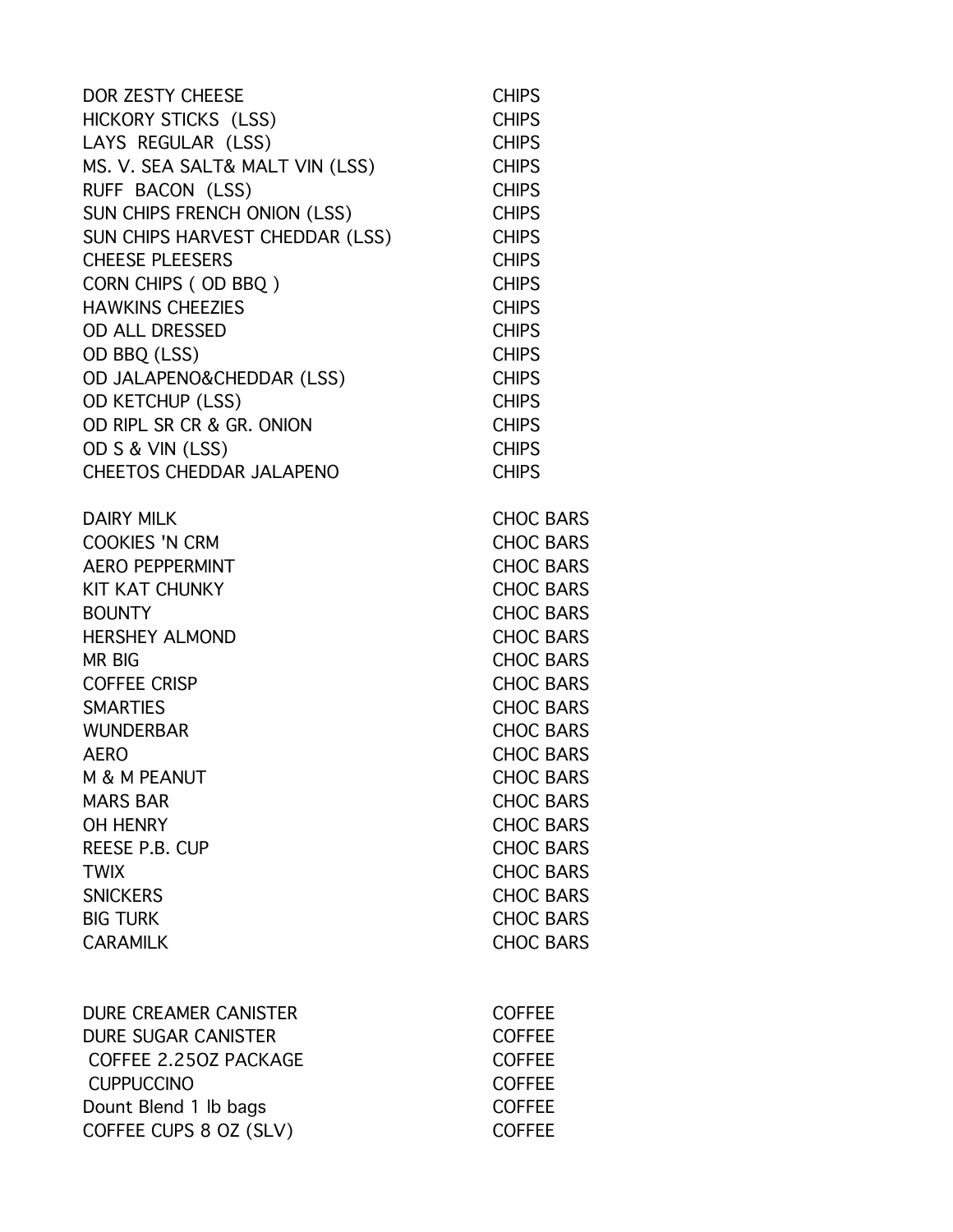COFFEE CUPS 16 OZ (SLV) COFFEE COFFEE CUPS 12 OZ (SLV) COFFEE STIR STICK 1000 COFFEE SUGAR 1 KG ROGERS COFFEE COFFEE FILTERS COFFEE

5 Hour Energy Drink **ENERGY DRINKS** MONSTER ENERGY NETWORKS RED BULL 473 ML RED BULL 250ML **ENERGY DRINKS** ROCK STAR ENERGY DRINK 473ml ENERGY DRINKS ROCK STAR PUNCHED ENERGY DRINKS XYEINCE 473ML **ENERGY DRINKS** ZERO MONSTER ENERGY DRINKS

CHEESE STICKS FOOD HH Granola FOOD Oatmeal To Go FOOD

STOUFER MEAT LASASNA FROZEN FOOD STOUFER MAC & CHEESE FROZEN FOOD STOUFER ROAST TURKEY FROZEN FOOD STOUFER SLSBRY STEAK FROZEN FOOD STOUFER VEAL PARMIGEANE FROZEN FOOD STOUFER PEPERNI PIZZA FROZEN FOOD PILSBURY (36's) 3 CHZ PIZZA POPS FROZEN FOOD VH STEAMERS VARIOUS FROZEN FOOD

G2 FRUIT PUNCH SPORT DRINKS GATR. ADE COOL BLUE 591ML SPORT DRINKS PWRADE FRUIT PUNCH SPORT DRINKS PWRADE MIXED BERRY SPORT DRINKS

5 ALIVE 450 ML HEALTHY DRINKS MM ORANGE JUICE 450ML HEALTHY DRINKS MM APPLE 450ml **HEALTHY DRINKS** MM CRANBERRY COCKTAIL 450ml HEALTHY DRINKS DOLE APPLE JUICE 450ml HEALTHY DRINKS DOLE ORANGE JUICE 450 ml

BAKED CHEETOS HEALTHY SNACK BAKED OD CREAMY DILL LSS HEALTHY SNACK BAKED OD KETCHUP HEALTHY SNACK BAKED OD SALT&VINEGAR HEALTHY SNACK COOL RANCH POP CORN HEALTHY SNACK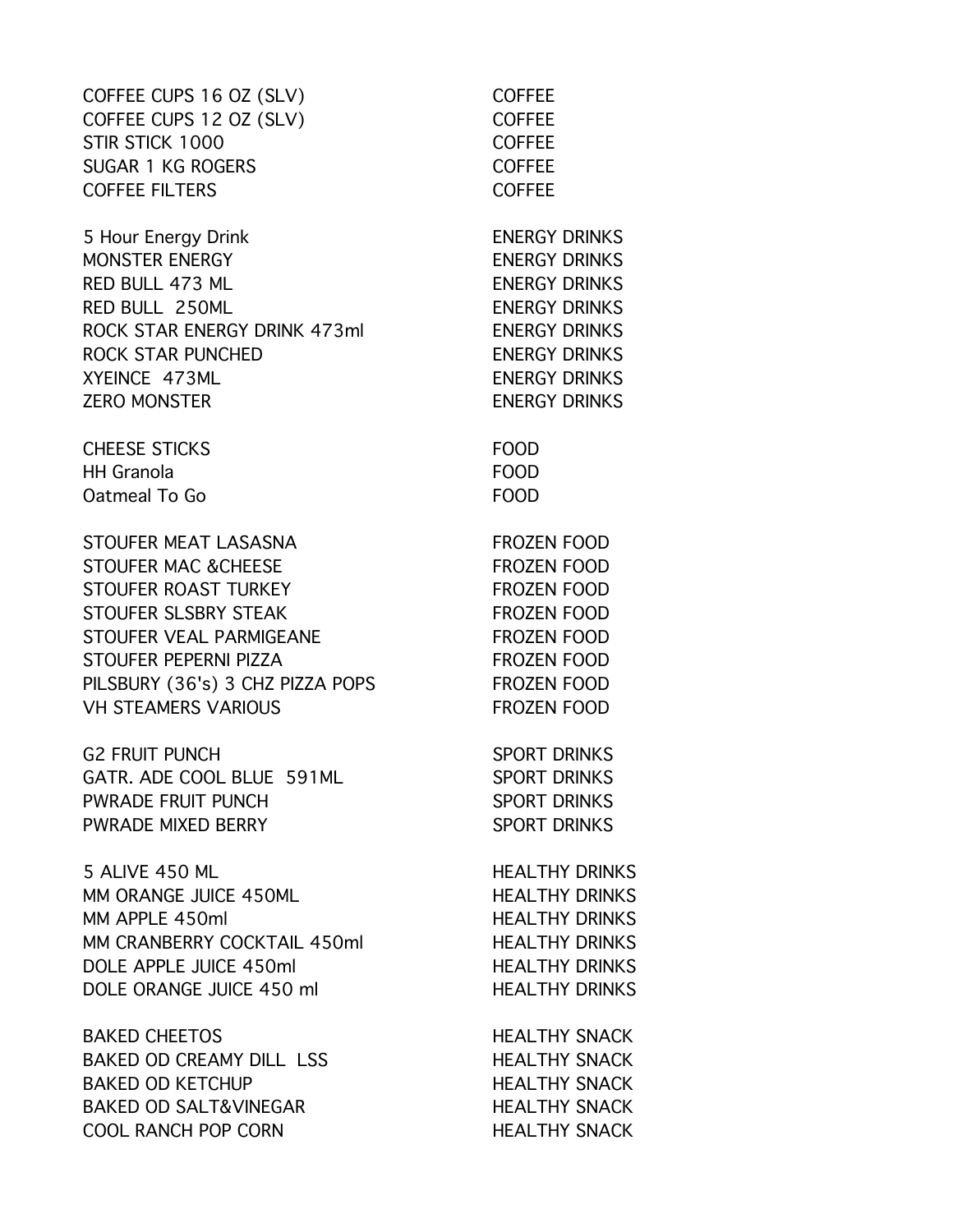DARE BEAR PAWS BANA. BR. HEALTHY SNACK DILL PICKLE POP CORN HEALTHY SNACK FIBRE 1 CHEWY HEALTHY SNACK GOLDFISH (PEPPERIDGE FARMS) HEALTHY SNACK JUICY SOUIRTS BERRY (SMALL) HEALTHY SNACK KELLOGG POP TART HEALTHY SNACK OD POPCORN TWIST NEED TO BE HEALTHY SNACK POWERBAR TRIPLE THREAT 53GR HEALTHY SNACK OUAKER GRANOLA BAR
HEALTHY SNACK RAINBOW COOKIE **HEALTHY SNACK** RICE KRISPIES BAR HEALTHY SNACK RITZ SNACKWICHES **HEALTHY SNACK** SMART BITES **HEALTHY SNACK** SMARTFOOD POPCORN HEALTHY SNACK SPECIAL K FRUIT CRISPS THEALTHY SNACK THINSATIONS PRETZELS HEALTHY SNACK TUNA SALAD KIT **HEALTHY SNACK** HUMMAS CRACKER SNACKS HEALTHY SNACK A535 HOTEL PRODUCTS ADVIL ADVIL AND A SUMMISSION CONTROLLER PRODUCTS ARES LAUNDRY DETERGENT HOTEL PRODUCTS BAND-AID 8pk HOTEL PRODUCTS BLISTEX LIP **HOTEL PRODUCTS** BODYWASH GERMANIA HOTEL PRODUCTS BOOTLACES HOTEL PRODUCTS BOUNCE **HOTEL PRODUCTS** CEPACOL HONEY **HOTEL PRODUCTS** COLD & SINUS ADVIL **Example 2018** HOTEL PRODUCTS COMBS POCKET THE RESERVE HOTEL PRODUCTS COUGH MEDICINE HOTEL PRODUCTS DECK OF CARDS **HOTEL PRODUCTS** DEGREE ANTI-PERSPIRANT HOTEL PRODUCTS GOLD BOND FT PWD HOTEL PRODUCTS GLYSOMED HAND CREAM **HOTEL PRODUCTS** IMODIUM HOTEL PRODUCTS NAIL CLIPPERS HOTEL PRODUCTS ORAL-B DENTAL FLOSS HOTEL PRODUCTS POLYSPORIN OINTMENT THE RESERVE HOTEL PRODUCTS O-TIPS 30 PACK HOTEL PRODUCTS RAZOR (DISPOSABLE) HOTEL PRODUCTS SCOPE ORIG MINT 250ML **HOTEL PRODUCTS** SHAMPOO **HOTEL PRODUCTS** SMOOTHIE TUMS **SMOOTHIE TUMS** SPEED STICK MENNEN 70G HOTEL PRODUCTS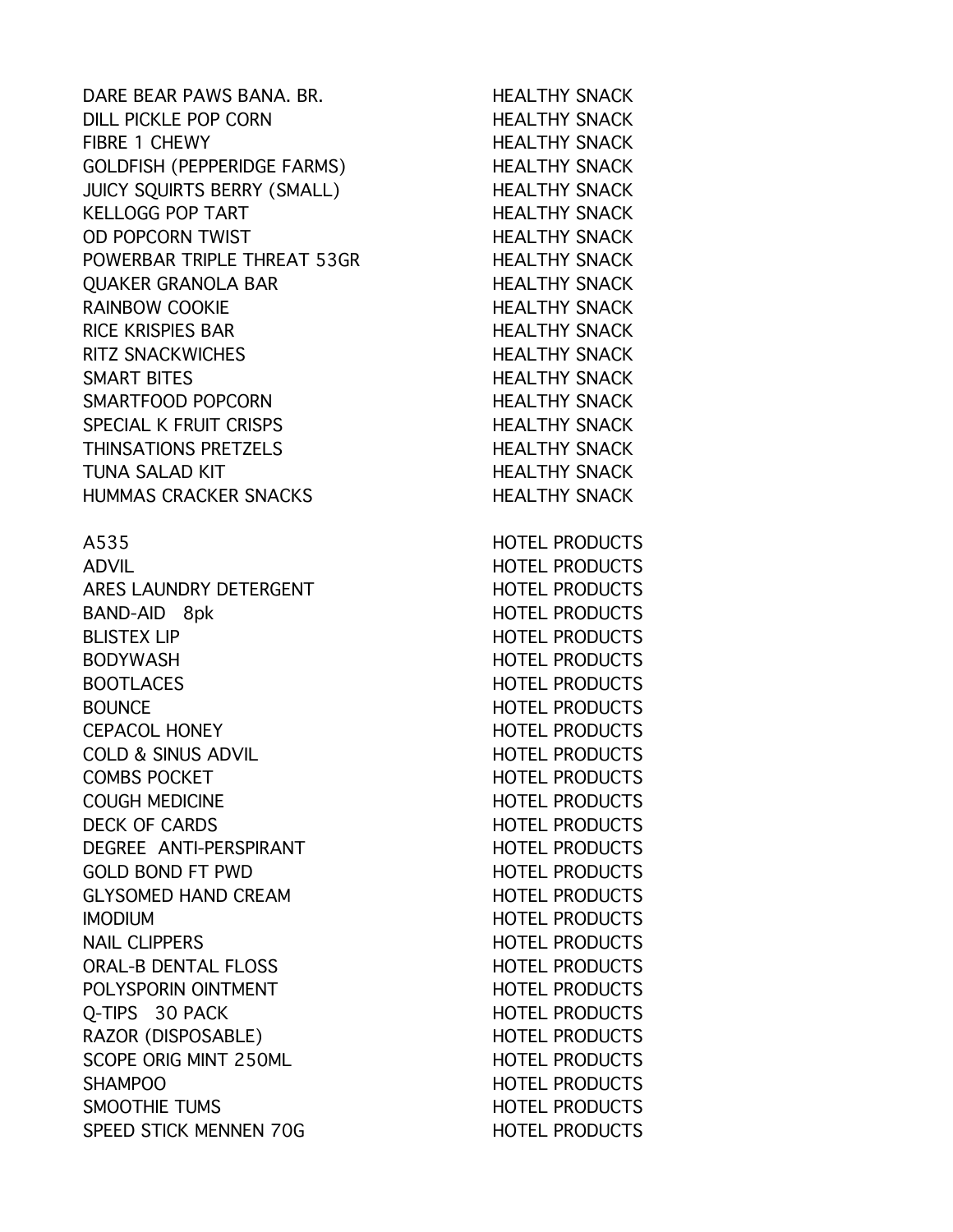| <b>TAMPONS</b>                   | <b>HOTEL PRODUCTS</b> |
|----------------------------------|-----------------------|
| <b>TOOTHBRUSH</b>                | <b>HOTEL PRODUCTS</b> |
| TOOTHPASTE REGULAR               | <b>HOTEL PRODUCTS</b> |
| <b>TUMS SMOOTHIE</b>             | <b>HOTEL PRODUCTS</b> |
| <b>TROJAN</b>                    | <b>HOTEL PRODUCTS</b> |
| <b>TYLENOL COLD</b>              | <b>HOTEL PRODUCTS</b> |
| <b>VISINE EYE DROPS</b>          | <b>HOTEL PRODUCTS</b> |
| ZANTAC 75 10pk                   | <b>HOTEL PRODUCTS</b> |
| <b>DRUMSTICK</b>                 | <b>ICE CREAM</b>      |
| <b>OREO SANDWICH</b>             | <b>ICE CREAM</b>      |
| POLAR I/C SANDWICH               | <b>ICE CREAM</b>      |
| DOULBE/DOUBLE                    | <b>ICE CREAM</b>      |
| <b>SUPER SANDWICH</b>            | <b>ICE CREAM</b>      |
| <b>MANGO MELONA BAR</b>          | <b>ICE CREAM</b>      |
| <b>DOVE MARS BAR</b>             | <b>ICE CREAM</b>      |
| <b>VANILLA ALMOND BAR</b>        | <b>ICE CREAM</b>      |
| <b>CARNATION BREAKFAST 315ml</b> | <b>MILK</b>           |
| M2G CHOCOLATE 325ML              | <b>MILK</b>           |
| M2GO 1% 473ml                    | <b>MILK</b>           |
| M2GO 2% 473ml                    | <b>MILK</b>           |
| M2GO 2% 325ml                    | <b>MILK</b>           |
| M2GO CHOC. 473ml                 | <b>MILK</b>           |
| <b>CERT WINTER</b>               | PACKAGE 12'S          |
| <b>CERT. FRUIT</b>               | PACKAGE 12'S          |
| DENTYNE PEPPERMINT               | <b>PACKAGE 12'S</b>   |
| <b>DENTYNE SHIVER</b>            | PACKAGE 12'S          |
| TUMS REG STR PEPPERMINT          | PACKAGE 18'S          |
| <b>JR ASSTD ORIGINAL</b>         | PACKAGE 20'S          |
| <b>HALLS CHERRY</b>              | PACKAGE 20'S          |
| <b>HALLS VIT.C CITRUS</b>        | PACKAGE 20'S          |
| <b>2 BITE BROWNIES</b>           | <b>PASTRY</b>         |
| <b>BANANA BREAD</b>              | <b>PASTRY</b>         |
| <b>BIG TEX CINN ROLL</b>         | <b>PASTRY</b>         |
| <b>BLUEBERRY CH CLAW</b>         | <b>PASTRY</b>         |
| <b>BLUEBERRY MUFFINS</b>         | <b>PASTRY</b>         |
| <b>BLUEBERRY TRUN OVER</b>       | <b>PASTRY</b>         |
| <b>CARROT BREAD</b>              | <b>PASTRY</b>         |
| <b>CHOC. CHIP MUFFINS</b>        | <b>PASTRY</b>         |
| <b>CHOCOLATE CHUNK COOKIE</b>    | <b>PASTRY</b>         |
| <b>CHOCOLATE CUP CAKE</b>        | <b>PASTRY</b>         |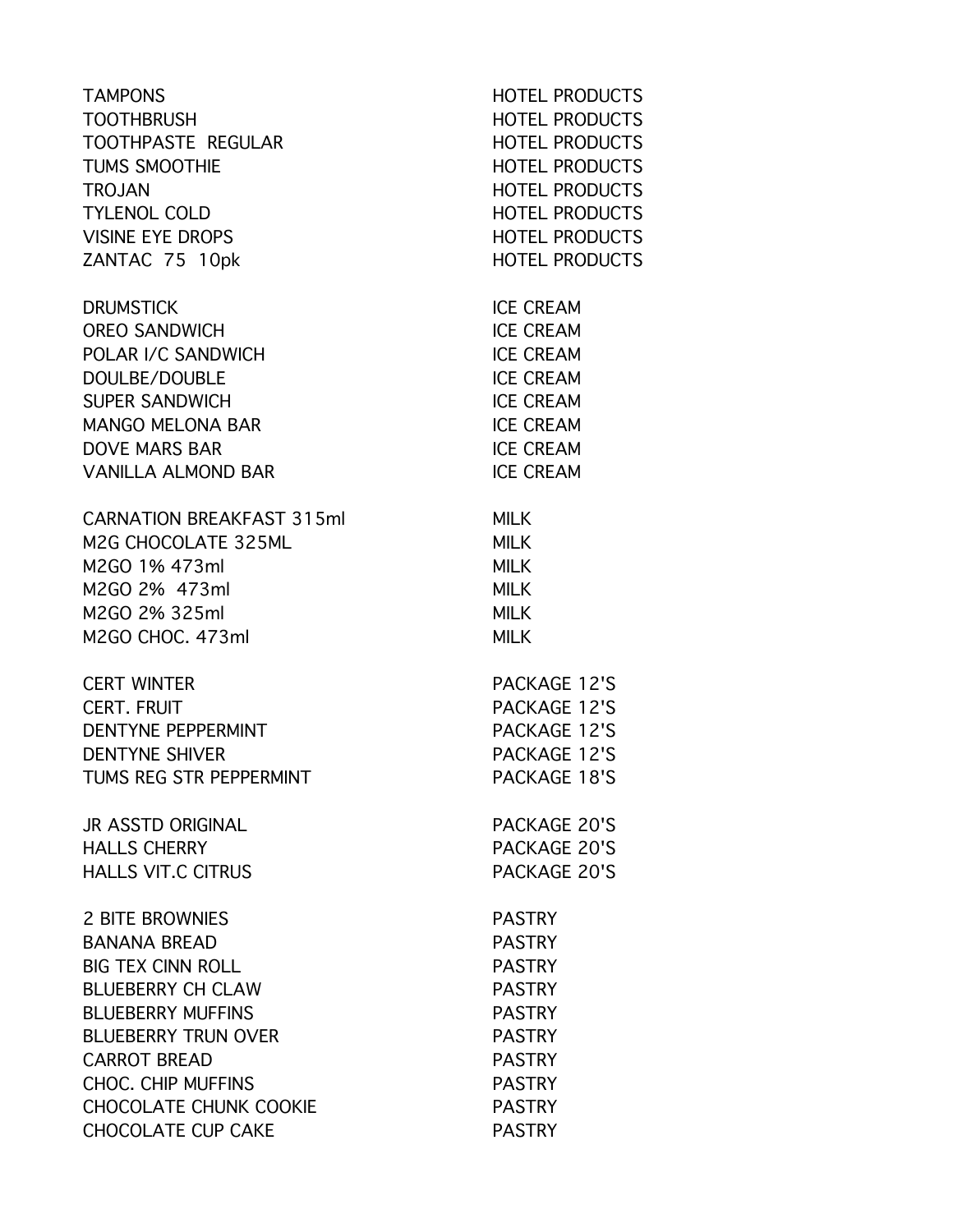| <b>COFFEE CAKE</b>                  | <b>PASTRY</b>      |
|-------------------------------------|--------------------|
| PEANUTS HONEY ROASTED               | <b>PEANUTS</b>     |
| <b>PEANUTS SALTED</b>               | <b>PEANUTS</b>     |
| NUVO \$20 CALLING CARD              | <b>PHONE CARDS</b> |
| <b>NUVO \$10 CALLING CARD</b>       | PHONE CARDS        |
| <b>CUTLERY</b>                      | SAND/WRAP/SUB      |
| <b>LUNCH MATES</b>                  | SAND/WRAP/SUB      |
| <b>QF ASSORTED SLAMMERS</b>         | SAND/WRAP/SUB      |
| <b>QF BACON CH BURGER</b>           | SAND/WRAP/SUB      |
| QF BOLOGNA SANDWICH                 | SAND/WRAP/SUB      |
| <b>QF CHICKEN BREAST KAISER</b>     | SAND/WRAP/SUB      |
| QF DBL. DBL. CH BURGER              | SAND/WRAP/SUB      |
| <b>QF DONAIR</b>                    | SAND/WRAP/SUB      |
| QF LITTLE JOHN                      | SAND/WRAP/SUB      |
| <b>QF ONION BUN</b>                 | SAND/WRAP/SUB      |
| <b>QF PIZZA PITA</b>                | SAND/WRAP/SUB      |
| QF PIZZA SUB                        | SAND/WRAP/SUB      |
| <b>QF SUPER LOADED</b>              | SAND/WRAP/SUB      |
| <b>OASIS APPLE JUCIE</b>            | <b>SMOOTHIES</b>   |
| <b>OASIS STRRAW/BANANA SMOOTHIE</b> | <b>SMOOTHIES</b>   |
| <b>OASIS WILD BERRY JUCIE</b>       | <b>SMOOTHIES</b>   |
| <b>FUZZY PEACH</b>                  | <b>SOFT CANDY</b>  |
| <b>GUMMY BEARS ORIGINAL</b>         | <b>SOFT CANDY</b>  |
| <b>GZ COLA BOTTLES</b>              | <b>SOFT CANDY</b>  |
| <b>GZ TONGUE TINGLERS</b>           | <b>SOFT CANDY</b>  |
| <b>JU JUBES</b>                     | <b>SOFT CANDY</b>  |
| <b>MENTOS FRUIT</b>                 | <b>SOFT CANDY</b>  |
| <b>NIBS CHERRY</b>                  | <b>SOFT CANDY</b>  |
| <b>SKTLS TROP</b>                   | <b>SOFT CANDY</b>  |
| <b>SOUR GUMMY FRUIT SALAD</b>       | <b>SOFT CANDY</b>  |
| <b>SWEDISH BERRIES</b>              | <b>SOFT CANDY</b>  |
| <b>TWIZZLERS STRAWBERRY 90G</b>     | <b>SOFT CANDY</b>  |
| <b>JELLY BEANS</b>                  | <b>SOFT CANDY</b>  |
| <b>CHUNKY CHICKEN NOODLE 420ml</b>  | <b>SOUP</b>        |
| <b>HOT &amp; SPICY NOODLES</b>      | <b>SOUP</b>        |
| KIMCHI BEEF NOODLES 86G             | <b>SOUP</b>        |
| KIMCHI BOWLS CHICKEN                | <b>SOUP</b>        |
| KRAFT DINNER TRIPLE CHEESE 58g      | <b>SOUP</b>        |